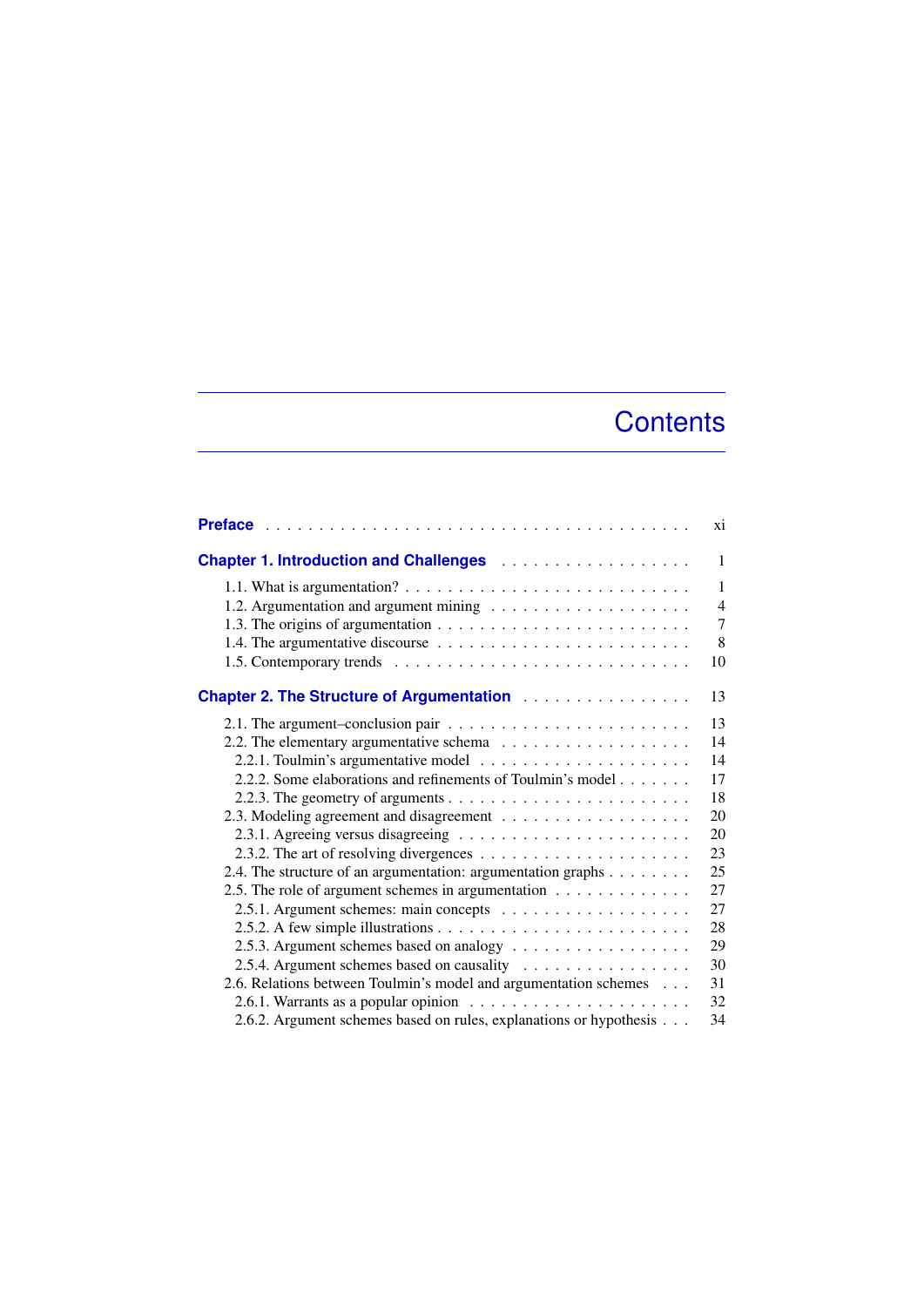| 2.6.3. Argument schemes based on multiple supports or attacks                                          | 35 |
|--------------------------------------------------------------------------------------------------------|----|
|                                                                                                        | 37 |
|                                                                                                        | 39 |
| 3.1. The structure of claims $\ldots \ldots \ldots \ldots \ldots \ldots \ldots \ldots \ldots$          | 40 |
|                                                                                                        | 45 |
| 3.3. Evaluating the strength of claims, justifications and arguments                                   | 47 |
| 3.3.1. Strength factors within a proposition                                                           | 49 |
| 3.3.2. Structuring expressions of strength by semantic category                                        | 51 |
| 3.3.3. A simple representation of strength when combining several                                      |    |
|                                                                                                        | 52 |
| 3.3.4. Pragmatic factors of strength expression                                                        | 53 |
|                                                                                                        | 59 |
|                                                                                                        | 60 |
| 3.4.2. Logos: the art of reasoning and of constructing demonstrations                                  | 61 |
|                                                                                                        | 62 |
|                                                                                                        | 63 |
| <b>Chapter 4. Advanced Features of Argumentation for Argument</b>                                      |    |
|                                                                                                        | 65 |
| 4.1. Managing incoherent claims and justifications                                                     | 65 |
| 4.1.1. The case of justifications supporting opposite claims $\dots \dots$                             | 66 |
| 4.1.2. The case of opposite justifications justifying the same claim                                   | 67 |
| 4.2. Relating claims and justifications: the need for knowledge and                                    |    |
|                                                                                                        | 67 |
| 4.2.1. Investigating relatedness via corpus analysis                                                   | 68 |
| 4.2.2. A corpus analysis of the knowledge involved                                                     | 69 |
|                                                                                                        | 72 |
|                                                                                                        | 74 |
|                                                                                                        | 75 |
| 4.3.2. Structure of an argumentation synthesis                                                         | 76 |
| <b>Chapter 5. From Argumentation to Argument Mining </b>                                               | 79 |
|                                                                                                        | 79 |
| 5.2. Designing annotation guidelines: some methodological elements                                     | 81 |
| 5.3. What results can be expected from an argument mining system?                                      | 82 |
| 5.4. Architecture of an argument mining system                                                         | 83 |
| 5.5. The next chapters $\dots \dots \dots \dots \dots \dots \dots \dots \dots \dots \dots \dots \dots$ | 84 |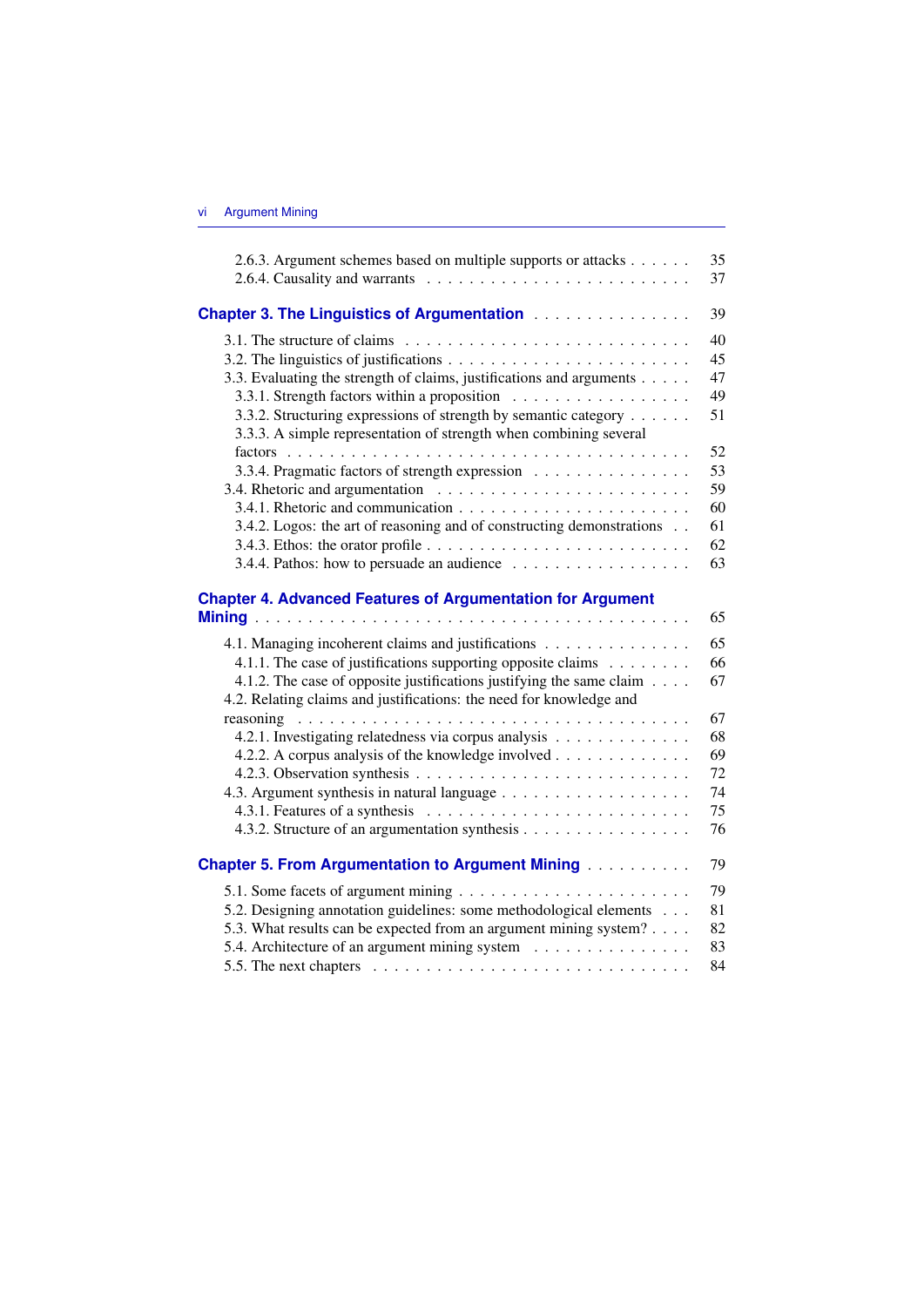| <b>Chapter 6. Annotation Frameworks and Principles of Argument</b><br><b>Analysis</b>        | 85  |
|----------------------------------------------------------------------------------------------|-----|
|                                                                                              | 86  |
|                                                                                              | 86  |
| 6.1.2. Conclusions and premises $\ldots \ldots \ldots \ldots \ldots \ldots \ldots$           | 88  |
|                                                                                              | 89  |
|                                                                                              | 89  |
|                                                                                              | 90  |
| 6.1.6. Attack relations: rebuttals, refutations, undercutters                                | 90  |
|                                                                                              | 92  |
|                                                                                              | 93  |
| 6.1.9. Implicit argument components and tailored annotation                                  |     |
|                                                                                              | 95  |
| 6.2. Examples of argument analysis frameworks                                                | 97  |
|                                                                                              | 97  |
|                                                                                              | 98  |
|                                                                                              | 99  |
|                                                                                              | 102 |
|                                                                                              | 103 |
|                                                                                              | 103 |
|                                                                                              | 104 |
|                                                                                              | 105 |
|                                                                                              | 106 |
|                                                                                              | 107 |
|                                                                                              | 108 |
|                                                                                              | 108 |
|                                                                                              | 109 |
|                                                                                              | 110 |
|                                                                                              | 110 |
|                                                                                              | 111 |
|                                                                                              | 112 |
|                                                                                              | 113 |
|                                                                                              | 114 |
|                                                                                              | 115 |
| 6.5.2. A news editorial corpus $\dots \dots \dots \dots \dots \dots \dots \dots \dots \dots$ | 115 |
|                                                                                              | 115 |
|                                                                                              | 115 |
|                                                                                              | 115 |
|                                                                                              | 116 |
|                                                                                              | 116 |
|                                                                                              | 116 |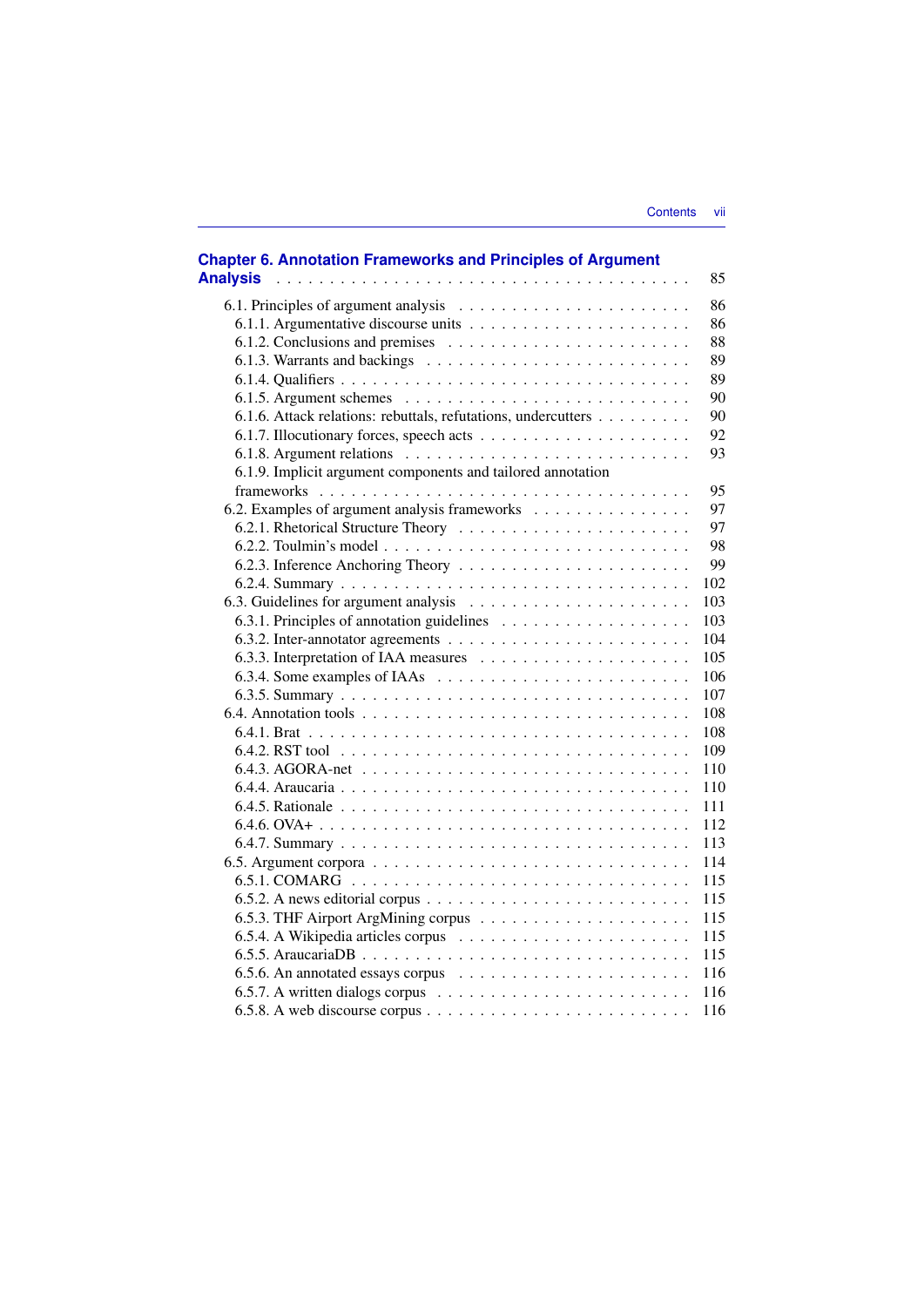| 6.5.9. Argument Interchange Format Database                                                                                                                                                                                                                                                                   | 116                                                                       |
|---------------------------------------------------------------------------------------------------------------------------------------------------------------------------------------------------------------------------------------------------------------------------------------------------------------|---------------------------------------------------------------------------|
|                                                                                                                                                                                                                                                                                                               | 117                                                                       |
|                                                                                                                                                                                                                                                                                                               | 118                                                                       |
| <b>Chapter 7. Argument Mining Applications and Systems</b>                                                                                                                                                                                                                                                    | 119                                                                       |
| 7.1. Application domains for argument mining                                                                                                                                                                                                                                                                  | 119                                                                       |
| 7.1.1. Opinion analysis augmented by argument mining $\ldots \ldots \ldots$                                                                                                                                                                                                                                   | 120                                                                       |
|                                                                                                                                                                                                                                                                                                               | 120                                                                       |
|                                                                                                                                                                                                                                                                                                               | 120                                                                       |
|                                                                                                                                                                                                                                                                                                               | 120                                                                       |
|                                                                                                                                                                                                                                                                                                               | 120                                                                       |
| 7.1.6. The web $\ldots \ldots \ldots \ldots \ldots \ldots \ldots \ldots \ldots \ldots \ldots \ldots$                                                                                                                                                                                                          | 121                                                                       |
|                                                                                                                                                                                                                                                                                                               | 121                                                                       |
|                                                                                                                                                                                                                                                                                                               | 121                                                                       |
|                                                                                                                                                                                                                                                                                                               | 121                                                                       |
|                                                                                                                                                                                                                                                                                                               | 122                                                                       |
| 7.2.1. Argumentative discourse units detection                                                                                                                                                                                                                                                                | 123                                                                       |
| 7.2.2. Units labeling $\ldots \ldots \ldots \ldots \ldots \ldots \ldots \ldots \ldots \ldots$<br>7.3. Some existing systems for argument mining<br>7.3.1. Automatic detection of rhetorical relations<br>7.3.4. Argument mining for persuasive essays<br>7.3.7. Argument scheme classification and enthymemes | 123<br>124<br>125<br>125<br>126<br>126<br>126<br>127<br>127<br>127<br>128 |
|                                                                                                                                                                                                                                                                                                               | 128                                                                       |
| 7.3.8. Argument classes and argument strength classification                                                                                                                                                                                                                                                  | 128                                                                       |
|                                                                                                                                                                                                                                                                                                               | 129                                                                       |
|                                                                                                                                                                                                                                                                                                               | 129                                                                       |
|                                                                                                                                                                                                                                                                                                               | 129                                                                       |
| 7.4. Efficiency and limitations of existing argument mining systems                                                                                                                                                                                                                                           | 130                                                                       |
|                                                                                                                                                                                                                                                                                                               | 131                                                                       |
| <b>Chapter 8. A Computational Model and a Simple Grammar-Based</b><br><b>Implementation</b>                                                                                                                                                                                                                   | 133                                                                       |
|                                                                                                                                                                                                                                                                                                               | 134                                                                       |
| 8.1.1. Challenges raised by the identification of argumentative units                                                                                                                                                                                                                                         | 134                                                                       |
| 8.1.2. Some linguistic techniques to identify ADUs                                                                                                                                                                                                                                                            | 135                                                                       |